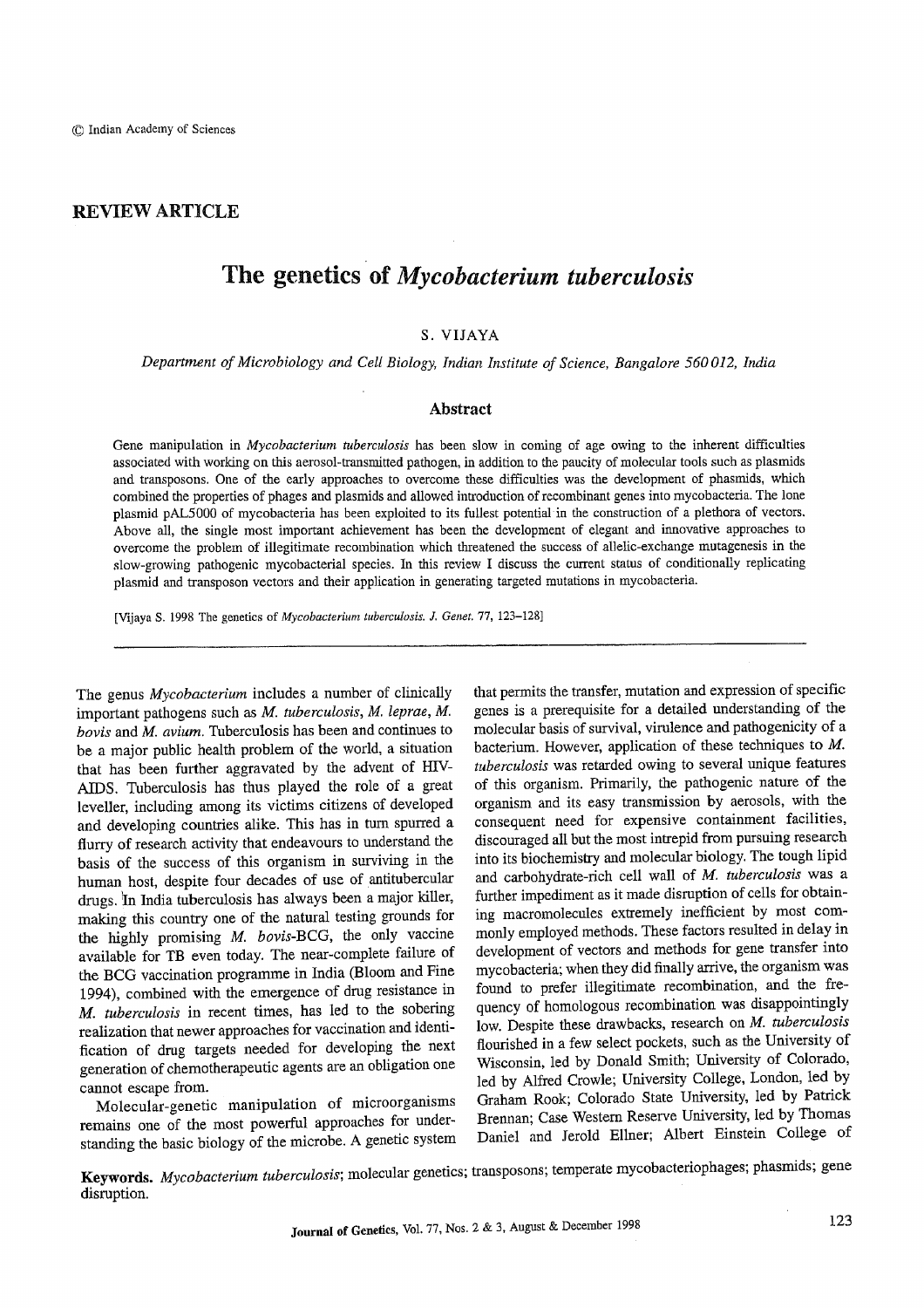Medicine, led by Barry Bloom; and the Indian Institute of Science, led by T. Ramakrishnan.

## **History of mycobacterial genetics**

The early attempts to develop genetic systems for mycobacteria focussed on tools parallel to those that had revolutionized the study of other, more amenable bacteria such as *E. coll.* Foremost among these were the use of temperate bacteriophages that integrate into the host genome and can be coaxed to serve the interests of the geneticist by transducing segments of DNA, as well as the phenomenon of conjugative transfer of genetic material with attendant recombination. The fast-growing nonpathogen *M. smegrnatis* was the natural candidate for standardizing these protocols, which could then be applied to the more dangerous slowgrowing pathogenic members of the genus. In a systematic effort, several mycobacteriophages of *M. smegmatis* were isolated from soil by the Bangalore team headed by T. Ramakrishnan. It is gratifying to note that the first ever successful demonstration of transduction in mycobacteria was from the Indian Institute of Science (Sundar Raj and Ramakrishnan 1970). In this study, one of the mycobacteriophages, I3, which formed turbid plaques on *M. smegmatis*  strain SN2, was used to demonstrate reversion of a variety of auxotrophs to prototrophy following infection with I3 propagated on wild-type SN2. The failure of deoxyribonuclease treatment to bring about a reduction in number of revertants ruled out transformation as the cause of the observed genetic alterations. This report was followed by another, three years later, from Japanese workers, of a similar reversion of anxotrophic markers when different pairs of *M. smegmatis* strains were mixed and plated (Tokunaga *et al.* 1973). No sex factors that could bring about high-frequency transfer were, however, detected. It was suggested that recombination between the two alleles brought together by conjugation could explain the observations. The scientists were, however, unable to build a linkage map owing to 'ordering ambiguities'.

# **Mycobaeterial plasmid vectors**

The advent of molecular genetics, with the attendant tools such as plasmid vectors, gave impetus to the search for mycobacterial plasmids that could replicate in mycobacteria and could be used to transform them. This search has till date yielded limited success, with pAL5000 (Labidi *et al.*  1985) being the lone plasmid that has been manipulated for use in fast-growing and slow-growing mycobacteria. Also, the dearth of selectable markers for mycobacteria was a major limitation in exploitation of this plasmid, although it was completely sequenced (Rauzier *et aI.* 1988) and subjected to gene disruption and deletion analysis (Ranes *et al.*  1990). A truncated version of pALS000 was cloned into

pUC19 containing *Tn903,* which encodes resistance to kanamycin (Ranes *et al.* 1990), to yield the mini *Mycobacterium-E. coIi* shuttle vector pRR3, which has origins of replication for both systems and can transform mycobacteria to kanamycin resistance. Indeed, resistance to kanamycin has proved to be the most reliable selection marker for mycobacteria. In another attempt to develop a plasmid vector for mycobacteria, pAL5000 was cloned into the *E. coli* plasmid pIJ666 to generate shuttle plasrnids which, upon transformation of *M. smegmatis* or *M. boris*  BCG with it, conferred resistance to kanamycin (Snapper *et al.* 1988). In a somewhat different approach, an integrating plasmid with only the *E. coli* origin of replication was successfully deployed in *M. smegmatis* (Husson *et al.* 1990), where it was used to express the *M. leprae hsp65* gene. An interesting feature of this vector was its use of a nutritional marker, *pyrF,* which allowed both positive and negative selection. An intact *pyrF* gene, which encodes orotidine monophosphate decarboxylase, made mycobacteria and E. *coli* susceptible to 5-fluoroorotic acid while its absence resulted in an auxotroph requiring uracil supplementation in the growth medium. The advent of electroporation as a method to introduce foreign DNA into all types of cells revolutionized transformation of mycobacteria, where getting DNA across the tough lipid-rich cell walls of these organisms had been a major bottleneck.

### **The advent of phasmids**

As an alternative to plasmids therefore, mycobacteriophages, of which quite a few had been identified, were explored as the basis of developing vectors for introducing genes into mycobacteria. A pathbreaking report describing the success of such an approach appeared in 1987 (Jacobs *et aL* 1987). Two temperate mycobacteriophages, D29 and TM4, were used for the purpose, both of which have a genome size of approximately 50 kb. The phage DNA was subjected to partial *Sau3A* digestion, and fragments of 30 kb to 50 kb were purified and ligated to the 6.4-kb *BamHI*digested cosmid vector pHC79. The property of the cosmid component of the recombinant was used to package the recombinant phasmid into lambda phage heads and propagate them in *E. coli.* It was hoped that those recombinants where the pHC79 had got inserted into a nonessential region of D29 or TM4 would still remain viable phages. This was tested by introducing DNA obtained from the *E. coli* transformants into *M. smegmatis* by electroporation. Packaged phages were indeed obtained from the *M. smegmatis* and, in addition, these phages could be successfully propagated in other slow-growing mycobacteria such as BCG. The strategy used in this approach is outlined in figure 1. The ability of these recombinant mycobacteriophages to infect and replicate in BCG raised hopes of introducing foreign genes into these mycobacteriophage vectors and expressing them in BCG, which, as a vaccine strain, has been found to be safe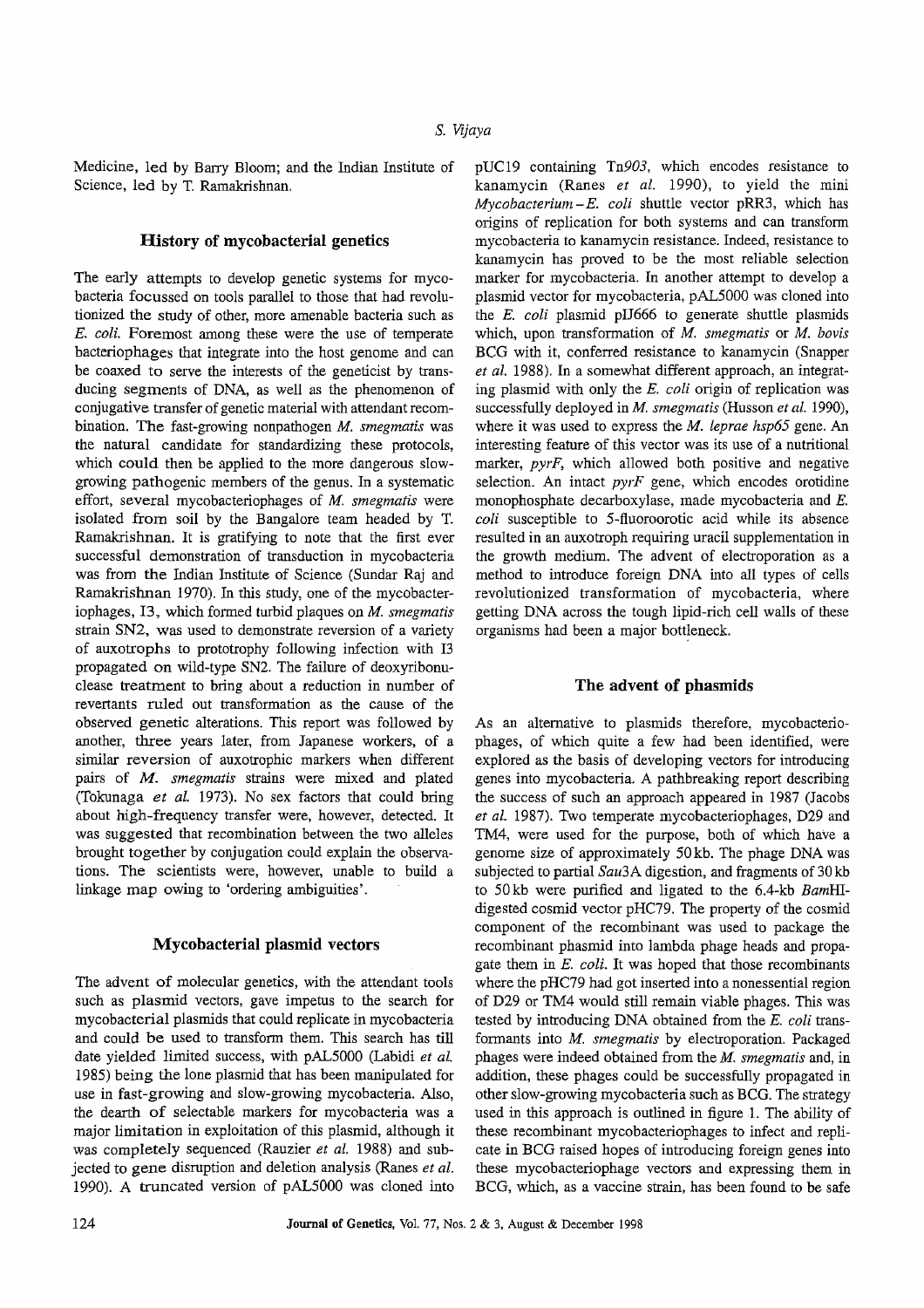

*The genetics of Mycobacterium tuberculosis* 

**Figure** 1. Diagram of the construction of the shuttle phasmids. TM4 phage DNA was ligated at a concentration of 250 µgml<sup>-1</sup> and then partially digested with *Sau3A* to obtain fragments that averaged 30-50kb. These fragments were ligated at a 1 : 2 molar ratio of TM4 fragments to pHC79 that had been cleaved with *BamHI* and alkaline phosphatased. The packaging of an aliquot of this ligation with *in vitro* packaging mix (Gigapack Plus, Stratagene) and subsequent transduction into ER1381 *(hsdR mcrA<sup>+</sup> mcrB<sup>+</sup>)* yielded 10<sup>6</sup> ampicillin colonies per  $\mu$ g of TM4 DNA insert, when plated on L-agar containing ampicillin at  $50 \mu g \text{ ml}^{-1}$ . A pool of  $40,000$  ampicillin-resistant clones was prepared by homogenizing colonies in L-broth from the selection plates with a glass spreader. Plasmid DNA was isolated from the pool of clones by alkaline-SDS treatment followed by phenol-chloroform extraction and concentration with ethanol. Covalently closed circular plasmid DNA was transfected into mc<sup>2</sup>6 spheroplasts. The plaques were screened for the presence of pHC79 by performing plaque lifts using Biotrans nylon membranes (ICN Radioehemicals). The membranes were hybridized with pHC79 DNA nicktranslated with <sup>32</sup>P-dCTP, and autoradiography was carried out. [Reprinted with permission from *Nature* (Jacobs Jr W. R.,

Tuckman M. and Bloom B. R. 1987 Introduction of foreign DNA into mycobacteria using a shuttle plasmid. 327, 532-534),

for human use. However, the recombinant phasmids derived from D29 and TM4 only gave rise to lytic infection and did not lysogenize the mycobacteria. These workers therefore resorted to phasmids derived from the temperate mycobacteriophage L1 (Snapper *et al.* 1988), which they showed could stably lysogenize *M. smegmatis* to kanamycin resistance when the *Tn903-derived aph* gene was cloned into the phasmid. It was also claimed that these Ll-derived phasmids could lysogenize BCG. Phasmids expressing the luciferase gene as reporter (/acobs *et al.* 1993) and able to grow *in M. tuberculosis* have subsequently been successfully exploited for rapid diagnosis and drug susceptibility testing of *M. tuberculosis* clinical isolates.

copyright 1987, Macmillan Magazines Ltd]

## **Targeted gene disruption**

The disruption of specific genes by targeted recombination with a cloned defective copy of the same gene is another powerful approach to understanding the function of each gene in an organism. With the gradual availability of plasmids and selection markers for mycobacteria, gene

disruption was attempted, again first with the fast-growing nonpathogen *M. smegmatis.* In one of the early approaches (Husson *et al.* 1990), a shuttle vector that can replicate to high copy number in *E. coli* but has to integrate into the mycobacterial chromosome to survive was constructed, utilizing a nutritional selection based on *the M. smegmatis pyrF* gene into which the kanamycin resistance gene was inserted. This plasmid vector was shown to integrate into the genomic  $pyrF$  locus by homologous recombination, conferring resistance to 5-fluoroorotic acid and to kanamycin. Electroporation was used to introduce the DNA into cells, but efficiencies were distressingly low, as low as 10 to a few hundred transformants per microgram of DNA used.

Insertional mutagenesis of the slow-growing pathogen M. *tuberculosis* and of the BCG vaccine strain was of course the ultimate ambition of the mycobacterial geneticist. Such an effort was undertaken on a large scale in a subsequent study, which used a somewhat different approach (Kalpana *et al.* 1991). Here, a library of *M. smegmatis* genomic DNA was constructed in the *E. coli* vector pYUB36, and the *aph*  gene conferring kanamycin resistance was moved from its genomic location in *E. coli ec*<sup>2</sup>270 into the recombinant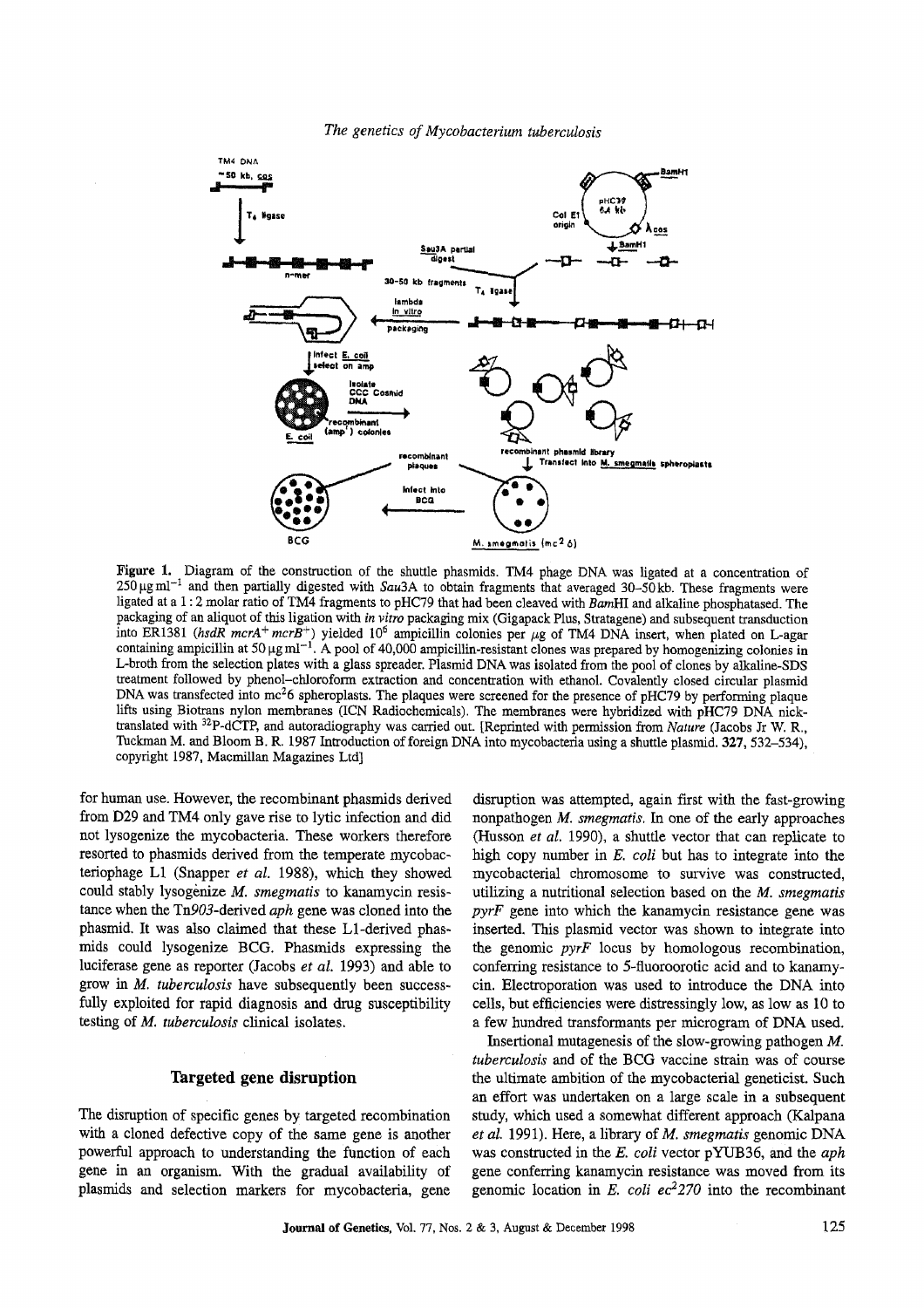plasmids, which were then selected by their kanamycin hyperresistance phenotype. This library was then introduced into *M. smegmatis* by electroporation and kanamycinresistant colonies were selected on rich medium. This was followed by a screen for auxotrophy. The auxotrophs of M. *smegmatis* thus obtained were then used for identification of the corresponding genes from *M. tuberculosis* and BCG by complementation. Thus the methionine auxotroph of  $M$ . *smegmatis* was used to obtain the homologous gene from BCG and *M. tuberculosis.* These genes cloned *in E. coli*  vectors were in turn disrupted by introduction of the *aph* gene, and the plasmids linearized and introduced by electroporation into either BCG or *M. tuberculosis.* It was expected that homologous recombination resulting from a double crossover event of a linear DNA fragment containing *the aph-inactivated* methionine gene would yield Kanr methionine auxotrophs of BCG or *M. tuberculosis.* However, this experiment threw up an unpleasant surprise; less than 1 in 200 of the  $Kan^r$  colonies turned out to be methionine auxotrophs! Analysis of genomic DNA from several Kan<sup>r</sup> colonies confirmed that insertion of the disrupted copy of the methionine gene had occurred randomly by nonhomologous recombination into the BCG chromosome. This propensity of the slow-growing mycobacteria for illegitimate recombination was confirmed by workers attempting to disrupt, by allelic exchange, the genes for urease (Reyrat *et al.* 1995) and mycocerosic acid synthase (Azad *et aI.* 1996), where one of 38 and two of 50 selected colonies were allelic-exchange mutants, respectively, while the majority were products of illegitimate recombination.

This major setback to the progress of using genetic approaches and screens in the slow-growing pathogenic mycobacteria set off a fresh flurry of attempts to circumvent this problem of illegitimate recombination. One of the methods used to enhance the low rate of homologous recombination was the use of long linear recombination substrates obtained from cosmid clones with insert sizes about 40 kbp (Balasubramanian *et al.* 1996). The provision of long flanks drove up the proportion of homologous recombinants to a more respectable 6% for the *leuD* gene in two *M. tuberculosis* strains tested. Yet another more successful solution to this problem was the use of positive selection markers that would permit growth only of cells with double crossover events (Pelicic *et al.* 1996). In this latter method, the *sacB* gene from *B. subtilis,* which confers sensitivity to sucrose (Quandt and Hynes 1993), was used to eliminate all cells where single crossover had resulted in chromosomal integration of the entire plasmid along with the *sacB* gene following selection on kanamycin (figure 2). This two-step selection strategy gave rise to a high 26% of allelic-exchange mutants. Further honing of this approach involved use of a vector with a temperature-sensitive origin of replication



Figure 2. General strategy for allelic exchange mutagenesis using two-step selection on 2% sucrose. In the first step, a single recombinant is selected on kanamycin or gentamicin. In the second step, clones that have lost the *sacB* gene axe positively selected on 2% sucrose, *sacB\** indicates a mutant allele of the *sacB* gene. The results presented are for the *ureC*  gene and the lengths of the hybridizing fragments are indicated in kbp. *ureA, ureB* and *ureC* are the three subunits of the mycobacterial urease. Kan, *Tn903* gene encoding kanamycin resistance; Gm, *aacC1* gene encoding gentamicin resistance; *ori, E. coli* origin of replication. [Reprinted from *FEMS Microbiology Letters* (Pelicic V., Reyrat J.-M. and Gicquel B. 1996 Positive selection of allelic exchange mutants in *Mycobacterium bovis* BCG. 144, 161-166), copyright Elsevier Science]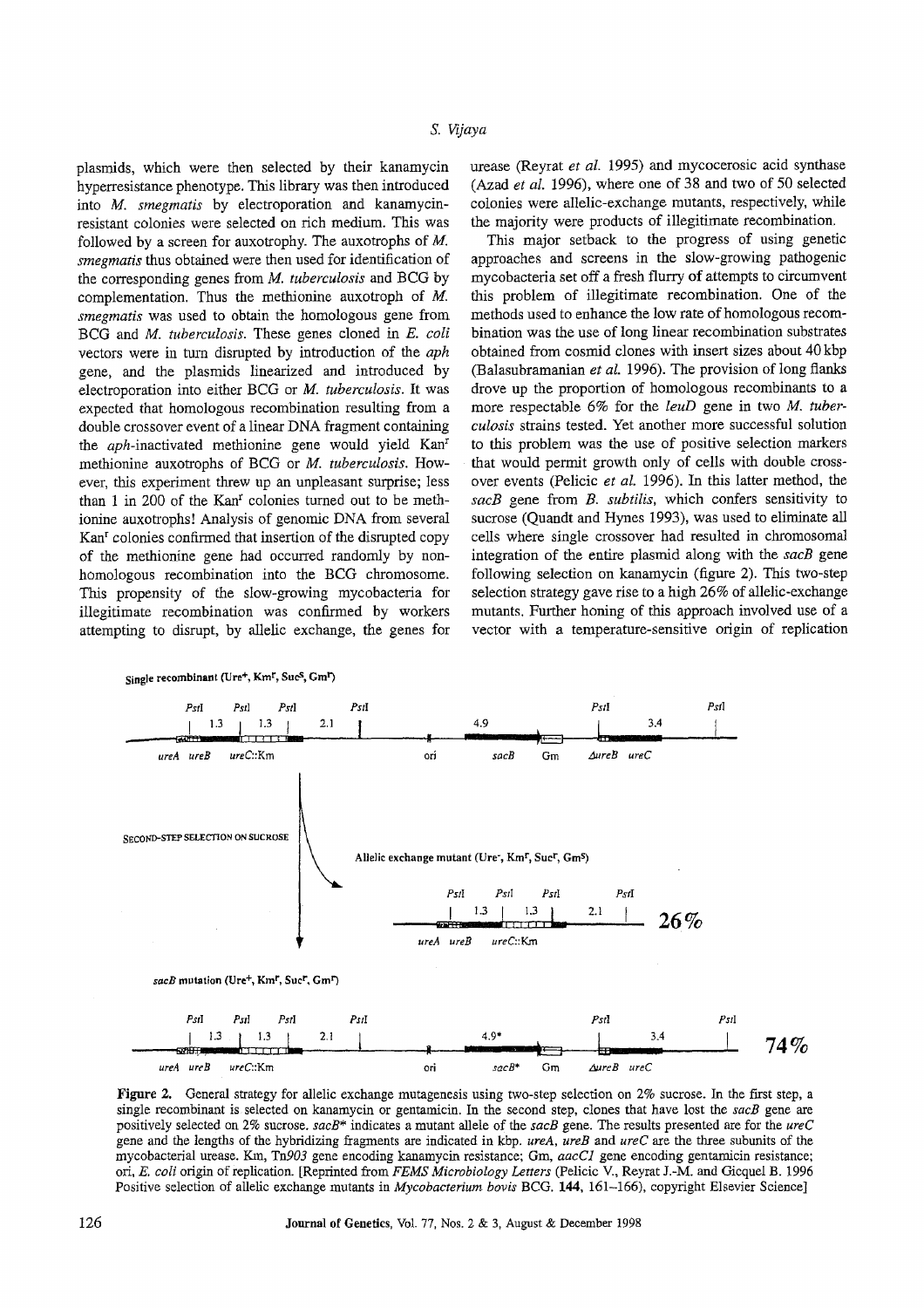derived from a mutated pAL5000 (Pelicic *et aL* 1997) along with the kanamycin resistance marker and the *sacB* gene for positive selection of the desired double-recombination events. The initial selection was performed at  $32^{\circ}$ C in presence of kanamycin, following which the colonies obtained were subjected to 39°C in presence of sucrose. The latter step eliminated cells with free plasmids as well as those that had undergone a single recombination event resulting in the continued presence of the *sacB* gene. All (100%) of the colonies obtained using this strategy were demonstrated by Southern analysis of genomic DNA to be allelic-exchange mutants when the *purC* gene was disrupted. This heralded the dawn of a new era in mycobacterial genetics.

#### **The transposon as a genetic tool**

Transposons are yet another versatile genetic tool and mycobacterial geneticists have spared no efforts in identifying, characterizing and developing them for mutagenesis in mycobacteria. Two transposons of mycobacteria, *Tn611*  (Martin *et al.* 1990) and *IS1096* (Cirillo *et aL* 1991), were identified and put to use in generating random mutations. However, the transposition frequencies were extremely low, of the order of one to 20 transposition events per microgram of DNA. This, and the low electroporation efficiencies obtained in mycobacteria, have resulted in as few as a hundred mutants per experiment (McAdam *et al.* 1995). As in all other approaches, the fast-growing *M. smegmatis*  served as the testing ground for transposon mutagenesis in mycobacteria. The *Tn611* transposon carrying the kanamycin resistance marker was inserted into a temperaturesensitive *E. coIi-Mycobacterium* shuttle vector (Guilhot *et al.* 1994). After introduction into *M. smegmatis* by electroporation, transformants were selected initially on kanamycin at  $30^{\circ}$ C, followed by incubation at the elevated temperature, when the transposon vector is lost, permitting growth only of those cells where the selection marker had transposed onto the chromosome. Altogether, 26,700 randomly selected thermoresistant clones included 78 auxotrophs, which were demonstrated to represent random transposition events. No transposition hotspots were detected in this study. The insertion sequence *IS1096* was also used to generate anxotrophic mutants of BCG (McAdam *et aL* 1995), using kanamycin selection on a nonreplicating plasmid. This study yielded very few transformants, including leucine and methionine auxotrophs of BCG. Clearly, replication of the inserted transposon-containing vector within mycobacteria for a period of time before the vector was forced out by selection enhanced the number of transposition mutants obtained. With the development of the *sacB-containing* positive selection vectors, which were also thermosensitive for maintenance and replication, the natural sequel was to introduce the transposon into these vectors and improve the transposition efficiencies. This was undertaken in *M. tuberculosis* (Pelicic *et al.* 1997), and  $>10^6$  transposition mutants were obtained. Southern analysis as well as cloning and sequence determination of several insertion sites confirmed the randomness of the transposition. Mention has to be made here that the vectors, developed at the Pasteur Institute in Paris, are freely available to investigators on request. A thermosensitive transposition vector was also adopted for use with the phasmids, generating conditionally replicating mycobacteriophages (Bardarov et al. 1997) based on D29 and TM4, which have been used to generate transposonmutated libraries of *M. phlei,* BCG and *M. tuberculosis.*  These vectors have now made it possible to undertake genetic analysis of individual mycobacterial genes, whose compilation from the genome sequence (Cole *et al.* 1998) has thrown open this organism for a plethora of studies hitherto not feasible.

#### **References**

- Azad A. K., Sirakova T. D., Rogers L. M. and Kalattukudy R E. 1996 Targeted replacement of the mycoeerosic acid synthase gene in *Mycobacterium bovis* BCG produces a mutant that lacks mycosides. *Prec. Natl. Aead. Sci. USA* 93, 4787-4792.
- Balasubramanian Y., Pavelka Jr M. S., Bardarov S., Martin J., Weisbrod T. R., McAdam R. A., Bloom B. R. and Jacobs Jr W. R. 1996 Allelic exchange in *Mycobacterium tuberculosis* with long linear recombination substrates. J. *Bacteriol.* 178, 273-279.
- Bardarov S., Kriakov J., Carriere C., Yu. S., Vaamonde C., McAdam R. A., Bloom B. R., Hatfull G. E and Jacobs Jr W. R. 1997 Conditionally replicating mycobacteriophages: A system for transposon delivery to *Mycobacterium tuberculosis. Proc. Natl. Acad. Sci. USA* 94, 10961-10966.
- Bloom B. R. and Fine P. E. M. 1994 The BCG experience: implications for future vaccines against tuberculosis. In *Tuberculosis: pathogenesis, protection and control* (ed. B. R. Bloom), pp. 531-557. American Society for Microbiology, Washington, DC.
- Cifillo J. D., Barletta R. G., Bloom B. R. and Jacobs Jr W. R. 1991 A novel transposon trap for mycobacteria: isolation and characterization of IS1096. J. *Bacteriol.* 173, 7772-7780.
- Cole S. T., Brosch R., Parkhill J., Gamier T., Churcher C., Harris D. *et al.* 1998 Deciphering the biology of *Mycobacterium tuberculosis* from the complete genome sequence. *Nature* 393, 537-544.
- Guilhot C., Otal I, van Rompaey I., Martin C. and Gicquel B. 1994 Efficient transposition in mycobacteria: construction of *Mycobacterium smegmatis* insertional mutant libraries. J. *Bacteriol.*  176, 535-539.
- Husson R. N., James B. E. and Young R. A. 1990 Gene replacement and expression of foreign DNA in mycobacteria. J. *Baeteriol.* 172, 519-524.
- Jacobs Jr W. R., Tuckrnan M. and Bloom B. R. 1987 Introduction of foreign DNA into myeobacteria using a shuttle phasmid. *Nature* 327, 532-534.
- Jacobs Jr W. R., Barletta R., Udani R. A., Chan J., Kalkut G., Sarkis G., Hatfull G. E and Bloom B. R. 1993 Rapid assessment of drug susceptibilities of *Mycobacterium tuberculosis* by means of luciferase reporter phages. *Science* 260, 819-822.
- Kalpana G. V., Bloom B. R. and Jacobs Jr W. R. 1991 Insertional mutagenesis and illegitimate recombination in mycobaeteria. *Proc. Natl. Acad. Sci. USA* 88, 5433-5437.
- Labidi A., David H. L. and Roulland-Dussoix D. 1985 Restriction endonuclease mapping and cloning of *Mycobacteriumfortuitum*